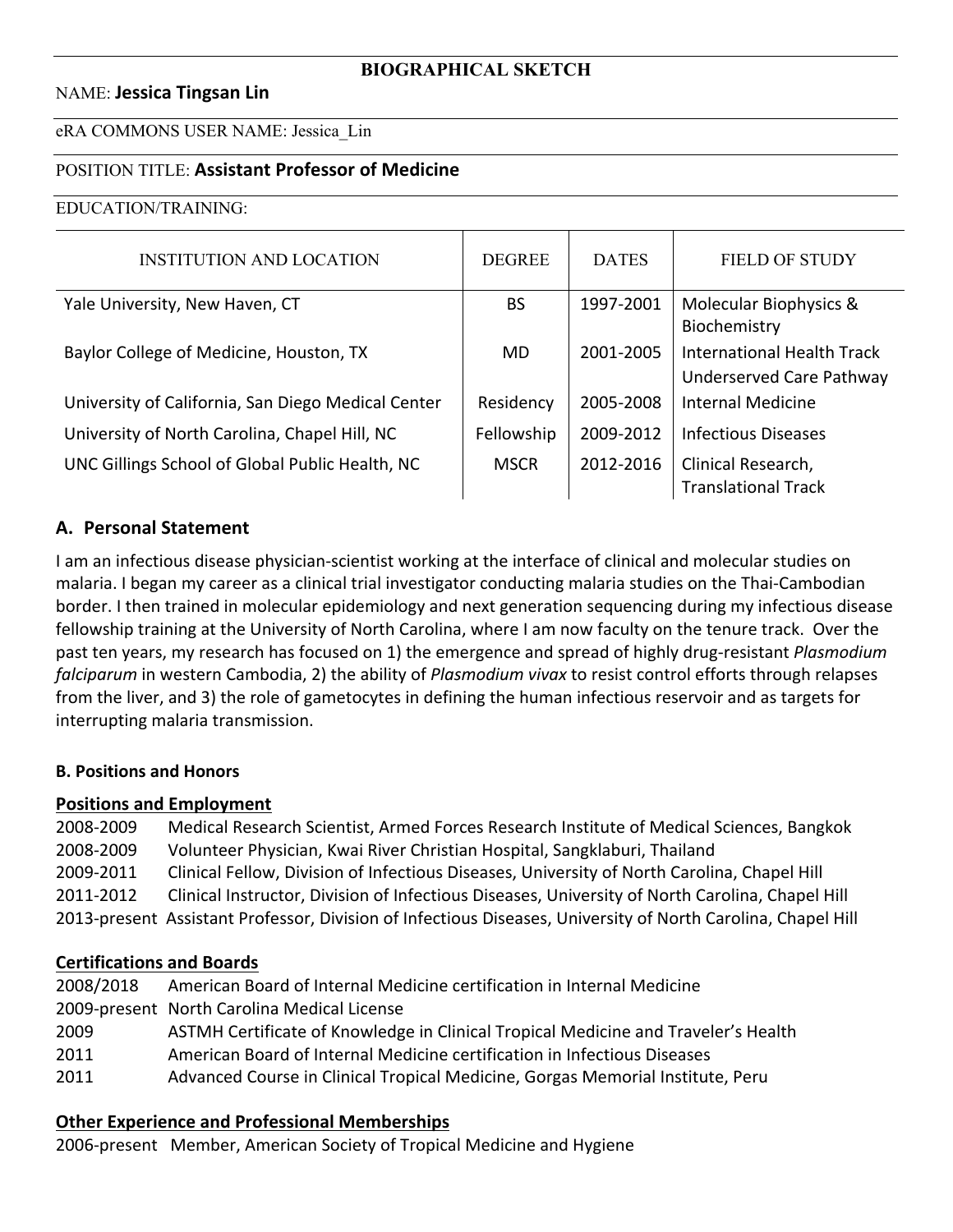2009-present Member, Infectious Disease Society of America

- 2011-present Adhoc Reviewer for Nature Communications, Journal of Infectious Diseases, Emerging Infectious Diseases, PLoS Neglected Tropical Diseases, Scientific Reports, Antimicrobial Agents & Chemotherapy, PLoS ONE, American Journal of Tropical Medicine & Hygiene, Genome Medicine, Genome Biology and Evolution, BMC Genomics, Malaria Journal, Experimental Parasitology, Tropical Medicine & International Health
- 2016-2017 Malaria Pre-Review Panel, DoD Congressionally Directed Medical Research Program
- 2016-present Member, Antimicrobial Stewardship Team, UNC
- 2017-present Member, Safety IRB Committee, UNC
- 2018 Adhoc Reviewer for Medical Research Council, UK
- 2018-2019 Member, Safety Monitoring Committee, Phase I study of DM1157
- 2018-present Scientific Program Committee, American Society of Tropical Medicine & Hygiene
- 2019 Adhoc Reviewer for European Science Foundation

## **Honors & Awards**

- 2000 Richard U. Light Fellowship for study abroad in China, Yale University
- 2000 East Asia Study Grant, Yale University
- 2001 Charles Kao Fellowship, Yale University
- 2004 IDSA Summer Research Scholarship, Infectious Disease Society of America
- 2005 CDC Foundation O.C. Hubert Fellowship in International Health
- 2005 Baylor Department of International Medicine Fellowship
- 2008 ASTMH/Pfizer Centennial Travel Award in Basic Science Tropical Disease Research
- 2012 Burroughs Wellcome Fund-ASTMH Postdoctoral Fellowship in Tropical Infectious Diseases
- 2012 UNC University Council Research Grant
- 2012 NIH Loan Repayment Award
- 2014 NIH Loan Repayment Award
- 2015 UNC Explorations in Global Health Grant
- 2016 UNC Department of Medicine Junior Faculty Development Award
- 2016 NIH Loan Repayment Award

# **C. Contribution to Science**

- 1. Malaria drug resistance. I started my malaria research career as a study physician on a 2008-9 artemisinin resistance clinical trial in Cambodia. I combined this clinical background with molecular epidemiology techniques to help describe the genetic basis of rapidly emerging resistance in Southeast Asia. We were the first to link clinical failure after artemisinin-based combination therapy (ACT) with the predominant *kelch13* mutant now found in western Cambodia. We used population genetics tools to show that selection pressure from different ACT partner drugs have contributed to parasite population fracturing and clonal expansion. These studies have provided evidence to directly guide drug policy in the region.
	- a. Spring MD, **Lin JT**, Manning JE, Vanachayangkul P, Somethy S, Bun R, Se Y, Chann S, Ittiverakul M, Sia-Ngam P, Kuntawunginn W, Arsanok M, Buathong N, Chaorattanakawee S, Gosi P, Ta-Aksorn W, Chanarat N, Sundrakes S, Kong N, Heng TK, Nou S, Teja-Isavadharm P, Pichyangkul S, Phann ST, Balasubramanian S, Juliano JJ, Meshnick SR, Chour CM, Prom S, Lanteri CA, Lon C, Saunders DL (2015). Dihydroartemisinin-piperaquine failure associated with a triple mutant including kelch13 C580Y in Cambodia: an observational cohort study. Lancet Infect Diseases. 15(6): 683-91.
	- b. Parobek CP, Parr JB, Lon Chanthap, Balasubramanian S, Chaorattanakawee S, Gosi P, Barnett E, Brazeau N, Meshnick SR, Spring MD, LAnteri CA, Saunders DL, **Lin JT\***, Juliano JJ\* (2017). Partner-drug resistance and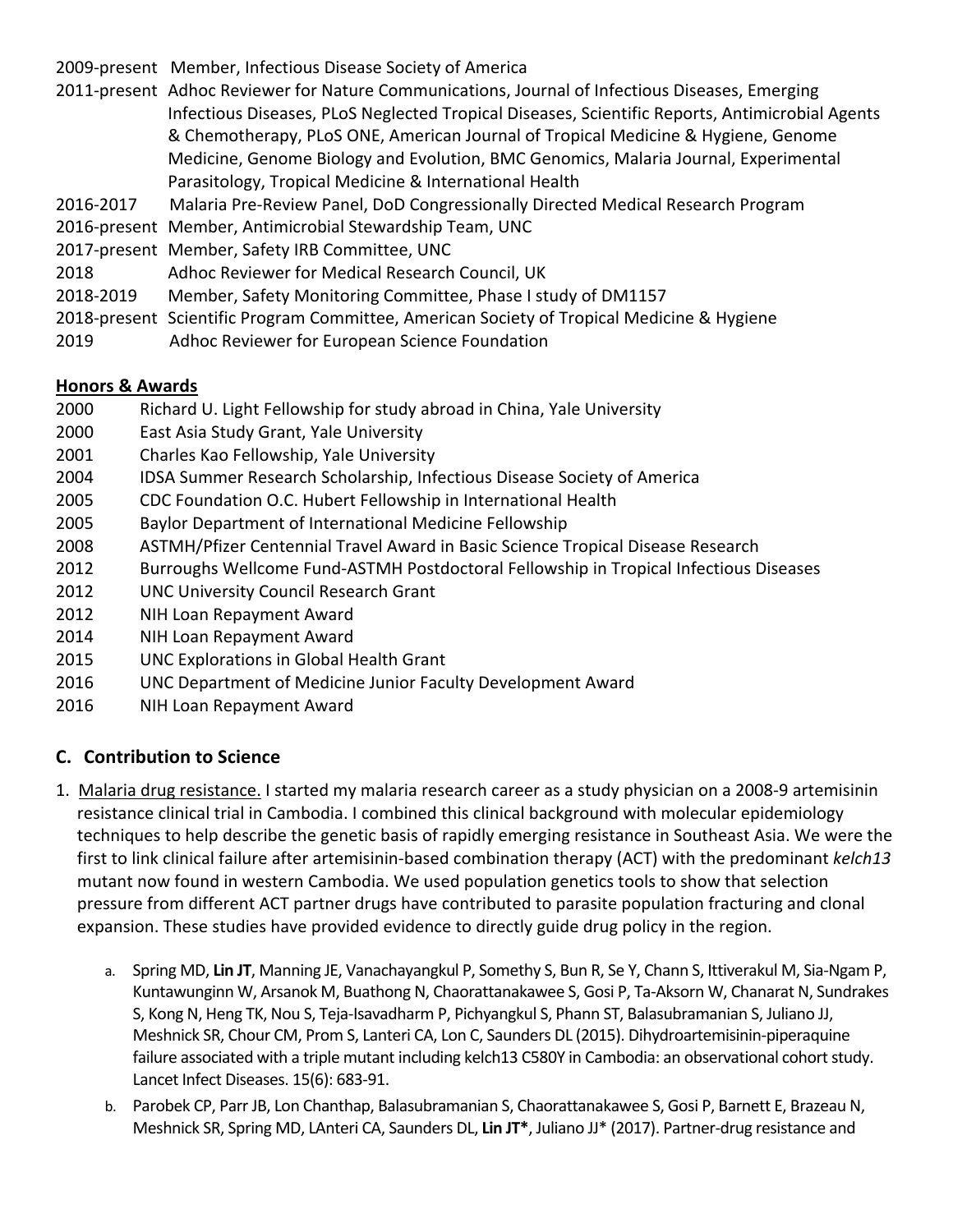population substructuring of artemisinin-resistant *Plasmodium falciparum* in Cambodia. Genome Biology and Evolution. 9(6): 1673-1686. \*joint senior authors.

- c. **Lin JT**, Patel JC, Levitz L, Wojnarski M, Chaorattanakawee S, Gosi P, Buathong N, Chann S, Rekol H, Thay K, Sea D, Nou S, Takala-Harrison S, Fukuda M, Smith P, Spring M, Saunders D, Lon C (2018). Gametocyte Carriage, Antimalarial Use, and Drug Resistance in Cambodia, 2008-2014. American Journal of Tropical Medicine and Hygiene*.* 99(5):1145-1149.
- d. Wojnarski M, Lon C, Vanachayangkul P, Gosi P, Sok S, Rachmat A, Harrison D, Berjohn CM, Spring M, Chaoratanakawee S, Ittiverakul M, Buathong N, Chann S, Wongarunkochakorn S, Waltmann A, Kuntawunginn W, Fukuda MM, Burkly H, Heang V, Heng TK, Kong N, Boonchan T, Chum B, Smith P, Vaugn A, Prom S, **Lin JT**, Lek D, Saunders D (2019). Atovaquone-proguanil in combination with artesunate to treat multidrug-resistant (MDR) *P. falciparum* malaria in Cambodia: an open-label, randomized trial. Open Forum Infectious Diseases. In press.
- 2. Relapsing vivax malaria. *P. vivax* is the most widely distributed malaria species with its eradication made difficult due to its ability to cause relapse. I have used unique vivax cohorts to study genotypic signatures of relapse. My initial work on cohorts in Cambodia showed that vivax in the region is incredibly polyclonal, with persons harboring many different strains at once. We used amplicon deep sequencing to exploit this polyclonality to identify recurrences in individuals as probable relapses rather than re-infections. We are now using whole genome sequencing to better understand whether parasites in successive relapses showed relatedness via identity by descent analyses.
	- a. Lin JT, Bethell D, Tyner ST, Lon C, Shah NK, Saunders DL, Sriwichai S, Khemawoot P, Kuntawunggin W, Smith BL, NoedlH, SchaecherK, SocheatD, SeY, MeshnickSR, FukudaMM (2011). *Plasmodium falciparum* gametocyte carriage is associated with subsequent *Plasmodium vivax* relapse after treatment. PLoS One. 6(4): e18716.
	- b. **Lin JT**, Juliano JJ, Kharabora O, Sem R, LinF, Muth S, Ménard D, Wongsrichanalai C, Rogers WO, Meshnick SR (2012). Individual *Pvmsp1* variants within polyclonal *Plasmodium vivax* infections display different propensities for relapse. Journal of Clinical Microbiology. 50(4): 1449-51.
	- c. Andrianaranjaka V, **Lin JT**, Golden C, Juliano JJ, Randrianarivelojosia M (2013). Activation of minority-variant Plasmodium vivax hypnozoites following artesunate + amodiaquine treatment in a 23-year old man with relapsing malaria in Antananarivo, Madagascar. *Malar J*. 12(1):177.
	- d. **Lin JT**, Hathaway NJ, Saunders DL, Lon C, Balasubramanian S, Kharabora O, Gosi P, Sriwichai S, Kartchner L, Chuor CM, Satharath P, Lanteri C, Bailey JA, Juliano JJ. (2015) Using Amplicon Deep Sequencing to Detect Genetic Signatures of Plasmodium vivax Relapse. Journal of Infectious Diseases. 212(6): 999-1008.
- 3. Submicroscopic malaria and transmission. Efforts to eliminate malaria altogether hinge on the ability to prevent transmission. I co-authored a much-cited review that exposed the lack of evidence for the prevailing wisdom that submicroscopic parasitemia forms a hidden reservoir that drives malaria transmission. This set the stage for studies on which field deployable diagnostics are most suited to elimination efforts, characterizing the human infectious reservoir in low transmission settings, and the effect of transmission-blocking interventions on this reservoir.
	- a. **Lin JT**, Saunders DL, Meshnick SR (2014). The role of submicroscopic parasitemia in malaria transmission: what is the evidence? Trends in Parasitology. 30(4): 183-90.
	- b. **Lin JT**, Ubalee R, Lon C, Balasubramanian S, Kuntawunggin W, Rahman R, Saingam P, Heng TK, Vy D, San S, Nuom S, Burkly H, Chanarat N, Ponsa C, Levitz L, Parobek C, Chuor CM, Somethy S, Spring M, Lanteri C, Gosi P, Meshnick SR, Saunders DL (2016). Microscopic *Plasmodium falciparum* gametocytemia and infectivity to mosquitoes in Cambodia. Journal of Infectious Diseases. 213(9): 1491-4.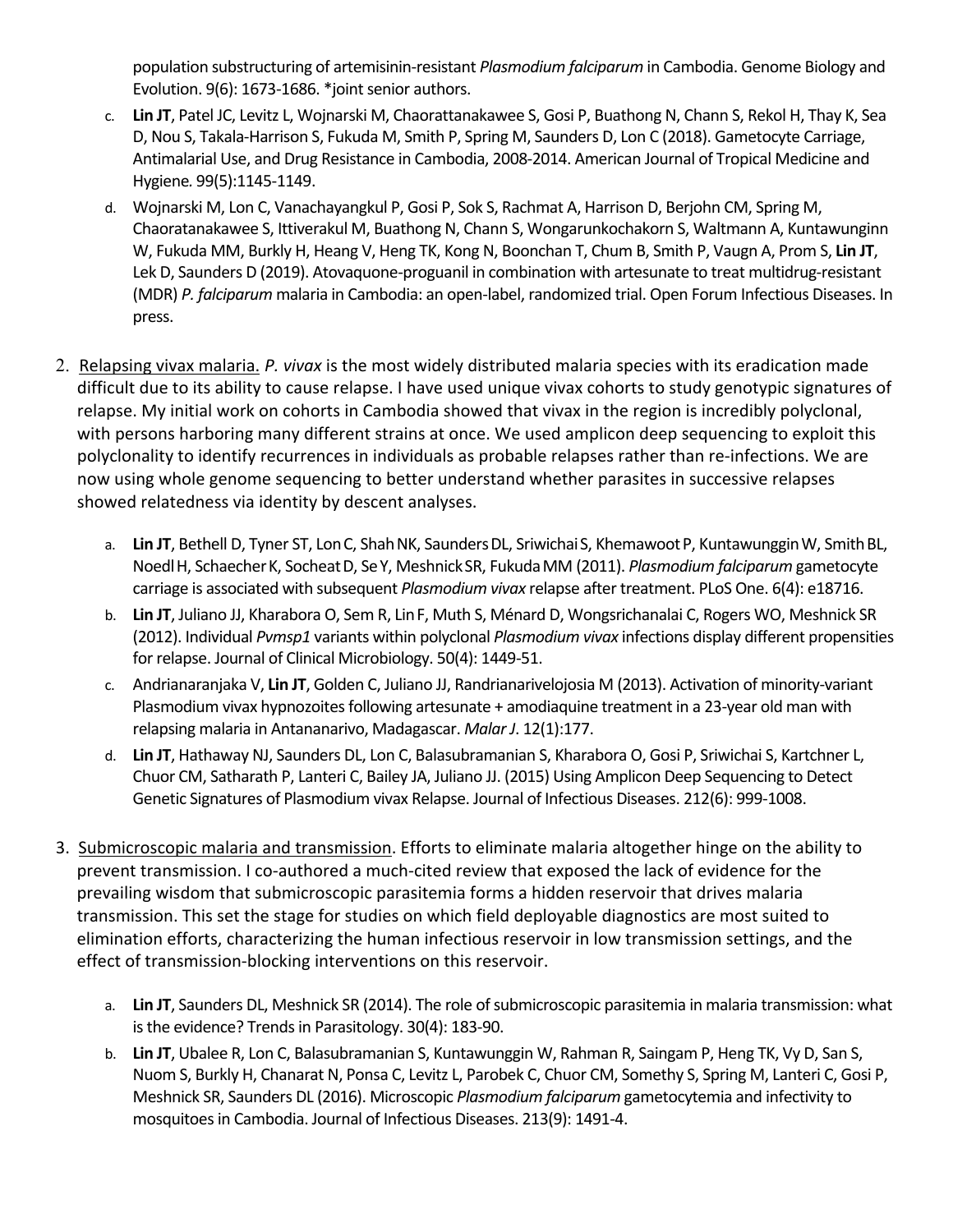- c. **Lin JT**, Lon C, Spring MD, Sok S, Chann S, Ittiverakul M, Kuntawunginn W, My M, Thay K, Rahman R, Balasubramanian S, Char M, Lanteri CA, Gosi P, Ubalee R, Meshnick SR, Saunders DL (2017). Single dose primaquine to reduce gametocyte carriage and Plasmodium falciparum transmission in Cambodia. PLoS One. 12(6):e0168702.
- d. Balasubramanian S, Rahman R, Lon C, Parobek C, Ubalee R, Hathaway N, Kuntawunggin W, My M, Vy D, Saxe J, Lanteri C, Lin F, Spring M, Meshnick SR, Juliano JJ, Saunders DL, **Lin JT** (2019). Efficient transmission of mixed *Plasmodium falciparum/vivax* infections from humans to mosquitoes. Journal of Infectious Diseases. DOI: 10.1093/infdis/jiz388.
- 4. Malaria elimination strategies. What will it take to eliminate malaria? I am interested in how the biology of different parasite species drives their unique strategies to maintain transmission. I have contributed to discussions regarding how the submicroscopic reservoir in *P. falciparum* and the hypnozoite reservoir in *P. vivax* should inform the design of public health interventions designed to achieve malaria elimination.
	- a. Parobek CP, **Lin JT**, Saunders DL, Barnett EJ, Lon C, Lanteri CA, Balasubramanian S, Brazeau N, DeConti DK, Garba DL, Meshnick SR, Spring MD, Chuor CM, Bailey JA, Juliano JJ (2016). A selective sweep suggests transcriptional regulation may underlie *Plasmodium vivax* resilience to malaria control measures in Cambodia. Proceedings of the National Academy of Sciences USA. 113(50):E8096-E8105.
	- b. Bassat Q, Velarde M, Mueller I, **Lin J**, Leslie T, Wongsrichanalai, Baird JK (2016). Key knowledge gaps for Plasmodium vivax control and elimination. American Journal of Tropical Medicine and Hygiene. 95(6 Suppl):62-71.
	- c. Manning J, Lon C, Spring M, Wojnarski M, Somethy S, Chann S, Gosi P, Soveasna K, Sriwichai S, Kuntawunginn W, Fukuda MM, Smith PL, Rekol H, Sinoun M, So M, **Lin J**, Satharath P, Saunders D (2018). Cluster-randomized trial of monthly malaria prophylaxis versus focused screening and treatment: a study protocol to define malaria elimination strategies in Cambodia. Trials.19(1):558.
	- d. Meeting Report of the WHO Evidence Review Group on Low-Density Malaria Infections. May 2017, Geneva, Switzerland.

# **Complete List of Published Work in MyBibliography:**

http://www.ncbi.nlm.nih.gov/sites/myncbi/jessica.lin.1/bibliography/41175207/public/?sort=date&direction= descending

# **D. Research Support**

## **Ongoing Research Support**

R01 AI137395 Lin (PI) Lin (PI) Lin (PI) Lin (PI) Lin (PI) Lin (PI) Lin (PI) Lin (PI) Lin (PI) Lin (PI) Lin (P

## **Determinants of malaria transmission by submicroscopic gametocytemia**

A field study in Tanzania that will determine which asymptomatic persons contribute to transmission and pilot a field test to target these infectious carriers for treatment, as an alternative to mass drug administration.

## **NSF R01 TW010870** (PI: Juliano) 07/01/17-06/30/22

**Impacts of the African Origin of Plasmodium vivax on Contemporary Parasite Populations** To study the African origin of Plasmodium vivax and how genetic bottlenecking has impacted current vivax malaria populations.

Role: Co-I

# **Completed Research Support**

1K08AI110651 Lin (PI) 02/01/14-1/31/19